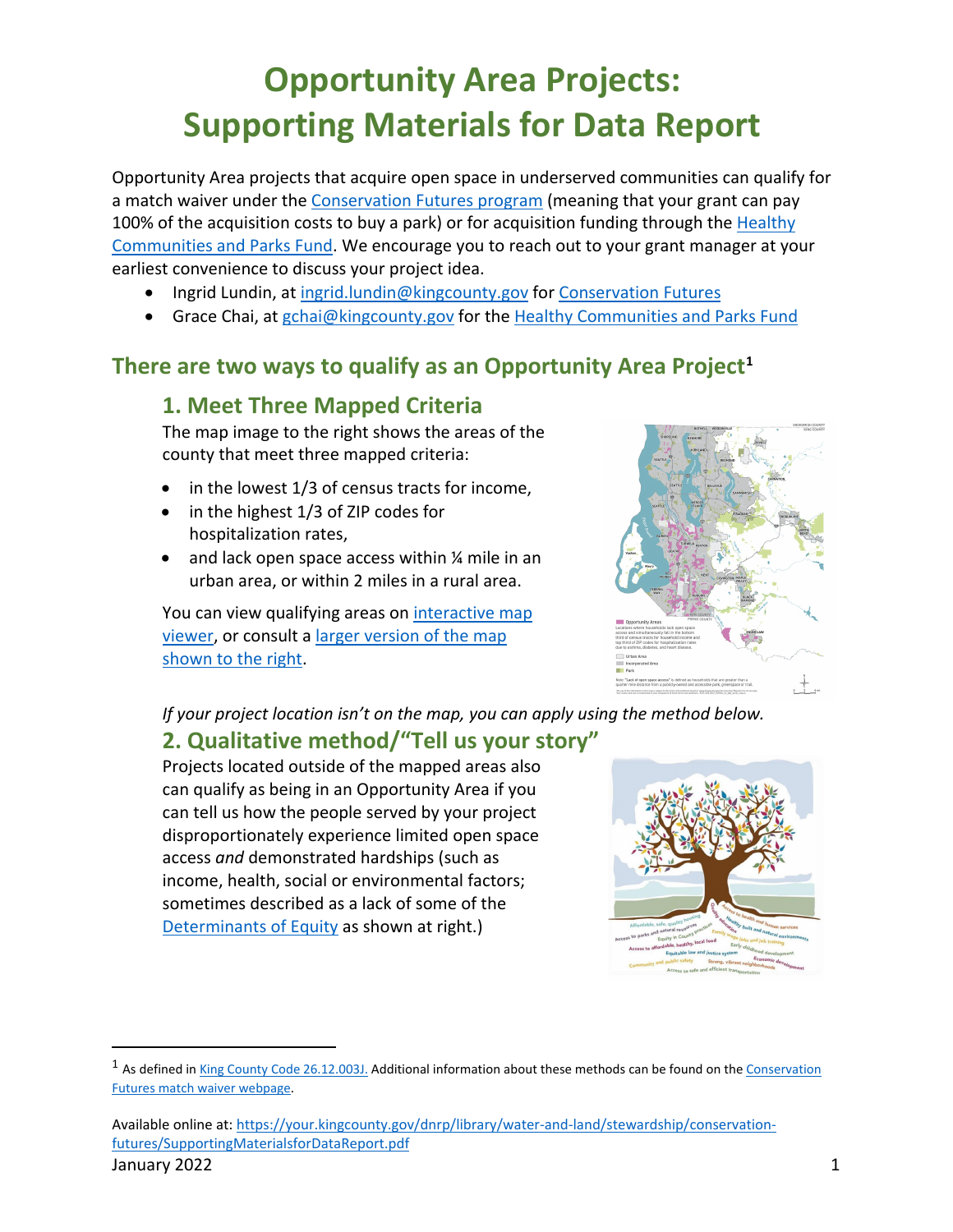# **Request Data Report to Help Complete the Application**

We can provide you with a data report that will tell you if you meet the three mapped criteria, and includes a number of additional data points, which can help you make the case that your project is located in an Opportunity Area (e.g. poverty rate, free & reduced price lunch usage, life expectancy, limited English speaking households, percent people or color, etc.)<sup>[2](#page-1-0)</sup>

You can generate a data report yourself using th[e Opportunity Areas interactive map viewer,](https://kingcounty.maps.arcgis.com/apps/webappviewer/index.html?id=4cd797c007b84aaeb4b16bc8f1556703) or contact your grant manager for assistance in accessing the information.

The data in the report is in "percentiles," which tells you how your location ranks for that characteristic in relation to all other locations in King County, if they were ranked from 0 to 100.

For example, if your location is at the 80<sup>th</sup> percentile for poverty rate, it means that 80% of census tracts have a *lower* poverty rate than your location, and only 20% of census tracts have a *higher* poverty rate.



The data report and your knowledge of the population to be served by the project may be all you need to tell the story of why your project qualifies as a match waiver. If you wish to do additional research, pages 3 & 4 provide additional data sources.

### **Community Engagement**

Engaging community partners is an important part of developing opportunity area project proposals. We want to hear about your past, current, and your planned future involvement of the community in developing and implementing your project. For Conservation Futures projects, two letters of support are required if you apply for a match waiver as an opportunity area project.

<span id="page-1-0"></span><sup>2</sup> Data Sources:

**American Community Survey,** data by census tract: Income, % households at or below 200% of the federal poverty level, % limited English-speaking households, % population under age 5, % people of color; % disabled, % disabled without health insurance, % households receiving food stamps/SNAP with 1+ disabled person.

**King County Public Health,** data by zip code: hospitalization rates for asthma, diabetes and heart disease, average life expectancy.

**Composite layers of park, open space, and/or other GIS data** (geographic extent varies): access to open space, open space & park density per capita, % tree canopy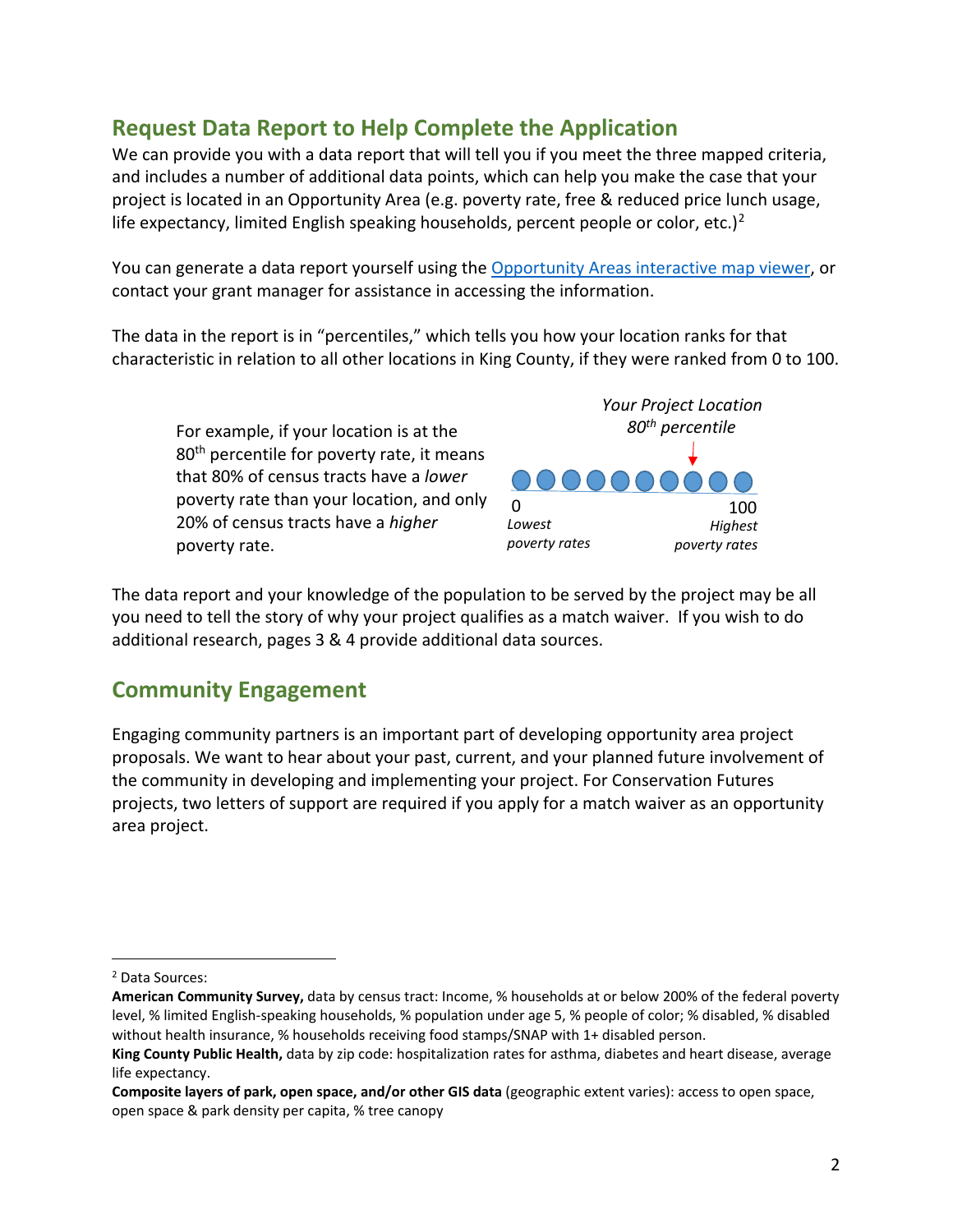# **Additional Data Sources**

As mentioned above, if you are looking for additional information beyond the data report and your knowledge of the population to be served by the project, here are some sources you may choose to consult. You are welcome to draw from these or other relevant information as you complete your application.

| <b>Topic of Interest</b>  | <b>Source</b>                                                     | <b>Description</b>                     |
|---------------------------|-------------------------------------------------------------------|----------------------------------------|
| <b>Building</b>           | https://www.kingcounty.gov/elected/executive/~/                   | Infographic discussing determinants    |
| Equity/Determinan         | media/B102A4C8AAE440F1A79BCE76986E80F5.ash                        | of equity                              |
| ts of Equity              | x?la=en                                                           |                                        |
| Infographic               |                                                                   |                                        |
| <b>Determinants of</b>    | https://www.kingcounty.gov/~/media/elected/exec                   | King County Determinants of Equity     |
| <b>Equity</b>             | utive/equity-social-                                              | Report                                 |
|                           | justice/2015/The Determinants of Equity Report.                   |                                        |
|                           | ashx                                                              |                                        |
| <b>Census Viewer</b>      | https://kingcounty.maps.arcgis.com/apps/webappv                   | King County Census Data Viewer         |
|                           | iewer/index.html?id=70a97e804e9b4991846cda22                      |                                        |
|                           | 42985272                                                          |                                        |
| Income &                  | https://www.kingcounty.gov/elected/executive/eq                   | Map of King County Demographics        |
| <b>Demographics</b>       | uity-social-justice/tools-resources/maps.aspx                     |                                        |
| <b>State</b>              | https://www.doh.wa.gov/DataandStatisticalReports                  | Washington Environmental Health        |
| Environmental             | /WashingtonTrackingNetworkWTN/InformationbyL                      | <b>Disparities Map</b>                 |
| <b>Health Disparities</b> | ocation/WashingtonEnvironmentalHealthDisparities                  |                                        |
|                           | Map                                                               |                                        |
| <b>School Health Data</b> | https://www.doh.wa.gov/DataandStatisticalReports                  | Washington State Department of         |
|                           | /DataSystems/HealthyYouthSurvey/DataRequest                       | Health "Healthy Use Survey."           |
|                           |                                                                   | Individuals may be able to request     |
|                           | https://www.kingcounty.gov/depts/health/data/sc                   | their neighborhood school data.        |
|                           | hool-district-health-profiles.aspx                                |                                        |
| <b>School</b>             | http://reportcard.ospi.k12.wa.us/DataDownload.as                  | WA Office of Superintendent of         |
| Demographics &            | px                                                                | Public Instruction (OSPI). Individuals |
| <b>School Languages</b>   | http://reportcard.ospi.k12.wa.us/summary.aspx?gr                  | may be able to request or find their   |
|                           | oupLevel=District&schoolId=1&reportLevel=State&y                  | neighborhood school data.              |
|                           | rs=2017-18&year=2017-18                                           |                                        |
|                           | http://www.k12.wa.us/DataAdmin/default.aspx                       |                                        |
| <b>Exposure to</b>        | https://www.epa.gov/ejscreen/what-ejscreen                        | <b>Environmental Protection Agency</b> |
| <b>Pollutants</b>         |                                                                   | "EJ Screen" (EJ = Environmental        |
|                           |                                                                   | Justice). Compiles data for pollutant  |
|                           |                                                                   | exposure.                              |
|                           |                                                                   |                                        |
| <b>Renter Density</b>     | https://factfinder.census.gov/faces/tableservices/js              | American Community Survey data         |
|                           | f/pages/productview.xhtml?pid=ACS 17 1YR S170<br>2&prodType=table | on owner/renter occupied.              |
|                           |                                                                   |                                        |
|                           |                                                                   | Percent multi-family housing type      |
|                           | https://www.ofm.wa.gov/washington-data-                           | in Washington OFM data.                |
|                           | research/population-demographics/population-                      |                                        |
|                           | estimates/adjusted-2000-population-and-housing-                   |                                        |
|                           | structure-type-and-group-quarters-state-counties-                 |                                        |
|                           | cities-and-towns                                                  |                                        |